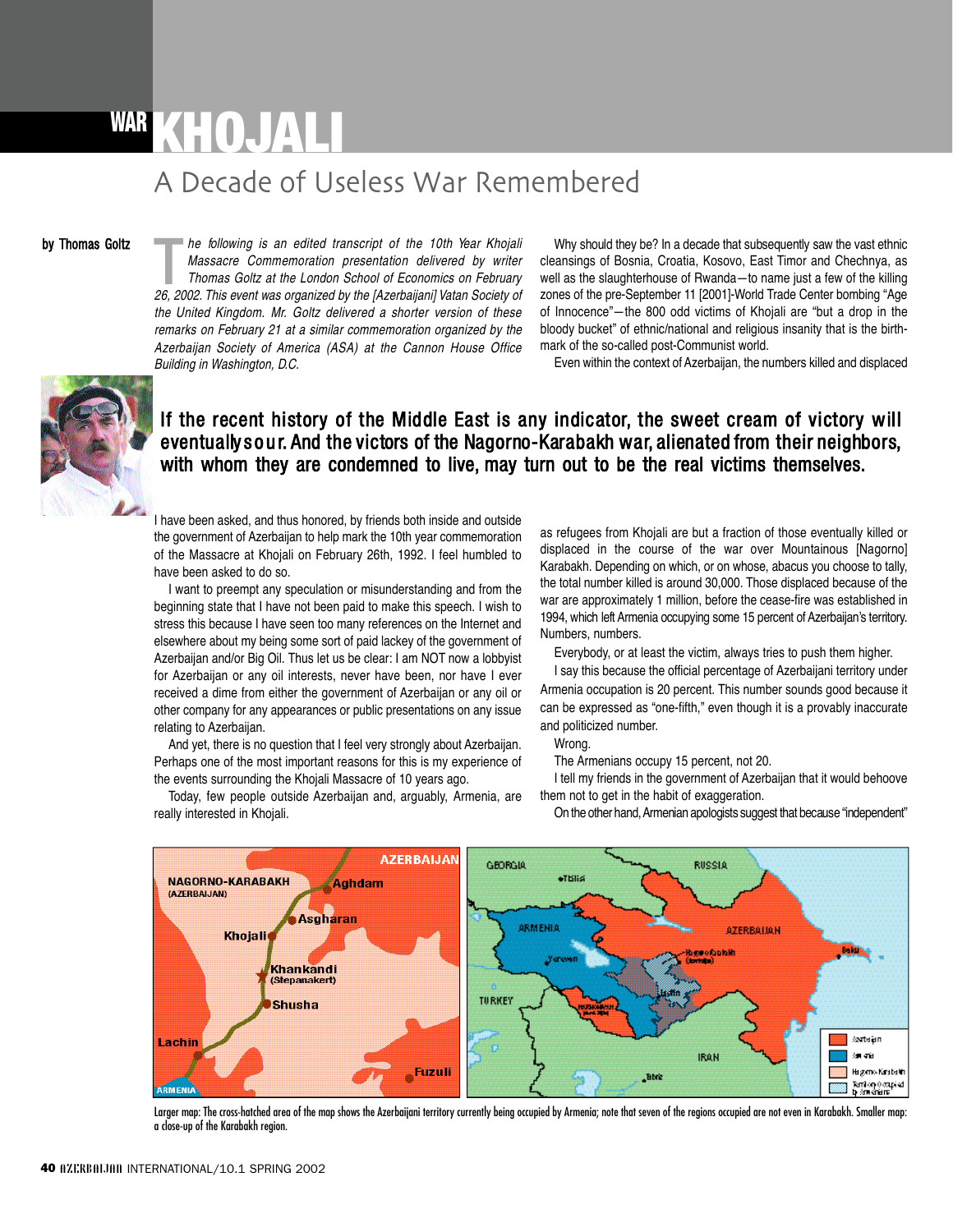Karabakh cannot "occupy" itself, the real number of square kilometers under Armenian occupation is less than 10 percent of territorial Azerbaijan.

Ten percent, as opposed to 20.

Let me say right now that this is a ridiculous argument, and one along the lines of a girl admitting to her parents that she is "a little bit pregnant".

Either you are or you are not—pregnant, that is. And either you are occupying Azerbaijani lands, or you are not. It doesn't make any difference if it's five percent or 50 percent.

And, as for the familiar dodge that it is not Armenia, but

an "out-of-control" Karabakh that occupies the Azerbaijani lands, well, one need only look as far as the citizenship of the current President of Armenia to dismiss this argument [Robert Kocharian is from Karabakh, which is o fficially Azerbaijani territory]. Unless, of course, you want to make the argument that Karabakh not only occupies a good chunk of Azerbaijan, but all of Armenia itself!

That was supposed to be a joke…

But back to Khojali and February 26th, 1992.

There has never been a proper reconstruction of what actually happened that night. One might ask if any reconstruction is really possible, given the lack or absence of an Armenian equivalent of Russian human rights crusader Sergei Kovalyov or an organization like Memorial, which has courageously addressed the issue of atrocities for a similar massacre in the Chechen town of Samashki in 1995.

We do not have time to go into this in depth now, but suffice it to say that this book, entitled "By All Available Means", is an effort to get at the facts about the Samashki Massacre and publish them not only for Russian consumption, but for the world's. It is precisely the sort of insider investigation needed to get to the bottom of the Khojali Massacre, and precisely the sort of undertaking that is lacking because theArmenian side does not dare do so. I repeat.

Does not dare do so.

Still, there are problems with reconstructing violent histories. While I have the greatest respect for Memorial and its efforts to meticulously research and publish its findings, its publication on Samashki is not perfect. There are errors of time and person and place. Without elaborating, suffice it to say that while Memorial accepts that the Russian command used the presence of outlander Chechen fighters from Shamil Basayev's Abkhazia Battalion attacking an armored train and sabotaging repair of tracks as the excuse to

encircle and then attack the town, in fact all those fighters were local. I know because I was with them taking pictures. Memorial was not.

They were not nameless Mujaheeds—they were Hussein and Ussam and Seylah and Sultan and Ali.

I hope you get my point: even the most meticulous reconstruction of a violent event runs into problems if you were not there.

> And even then, it often becomes problematic. The problems with properly reconstructing events in Khojali are far more complex than those of Samashki in Chechnya.

For starters, there was the initial denial on both the Armenian and Azerbaijani sides that anything untoward had happened at all.

I refer, of course, to the infamous statements of the government in Baku of Ayaz Mutallibov, that everything was "normalno". (Russian for normal) in Karabakh during the period in question, as well as the standard Armenian denials of any and all involvement in the killing—a denial followed by the outrageous suggestion that the massacre was perpetrated by the Azerbaijanis themselves.

Yes! In some circles, the accepted "truth" about Khojali is exactly that.

Self-slaughter.

Although the differences in the order of magnitude are huge, this persistent "self-slaughtering" argument is akin to such grand conspiracy theories as the all-toopopular belief circulating throughout much of the Muslim world that the attacks on the World Trade Center [September 11, 2001] and Pentagon were perpetrated by the Americans themselves in order to create a reason to take up arms against an innocent Osama bin Laden.

If you want to drift into large conspiracy theories that defy logic, you're welcome! But I prefer to stay based in reality.

So, what really happened that night of February 25/26th, 1992, and why? My own findings at the time, coupled with subsequent discussion and research-I would like to note, with leading Armenian academics and others who had contacts on the Armenian side (but with whom I have not had direct contact for reasons of personal safety)—suggest the following. Perhaps motivated by the anniversary of the so-called "Sumgayit pogroms", and certainly in keeping with the pattern of flushing all traces of Azerbaijaniness from Karabakh, Armenian fedayeen units succeeded in surrounding Khojali and issued an ultimatum that included a provision of "safe passage" for the population through a corridor.

But this is where things get murky or fall into bitter dispute. Was there an all-out, a r m o r e d attack on the town, spearheaded by the 366th Russian motorized infantry brigade, allegedly

A statue of a mother and her child, commemorating the memory of the hundreds of victims who died in the massacre in Khojali. The monument in Baku reads: "Scream of the Motherland: In memory of the martyrs of the Khoiali massacre." Photo: Elman Gurbanov.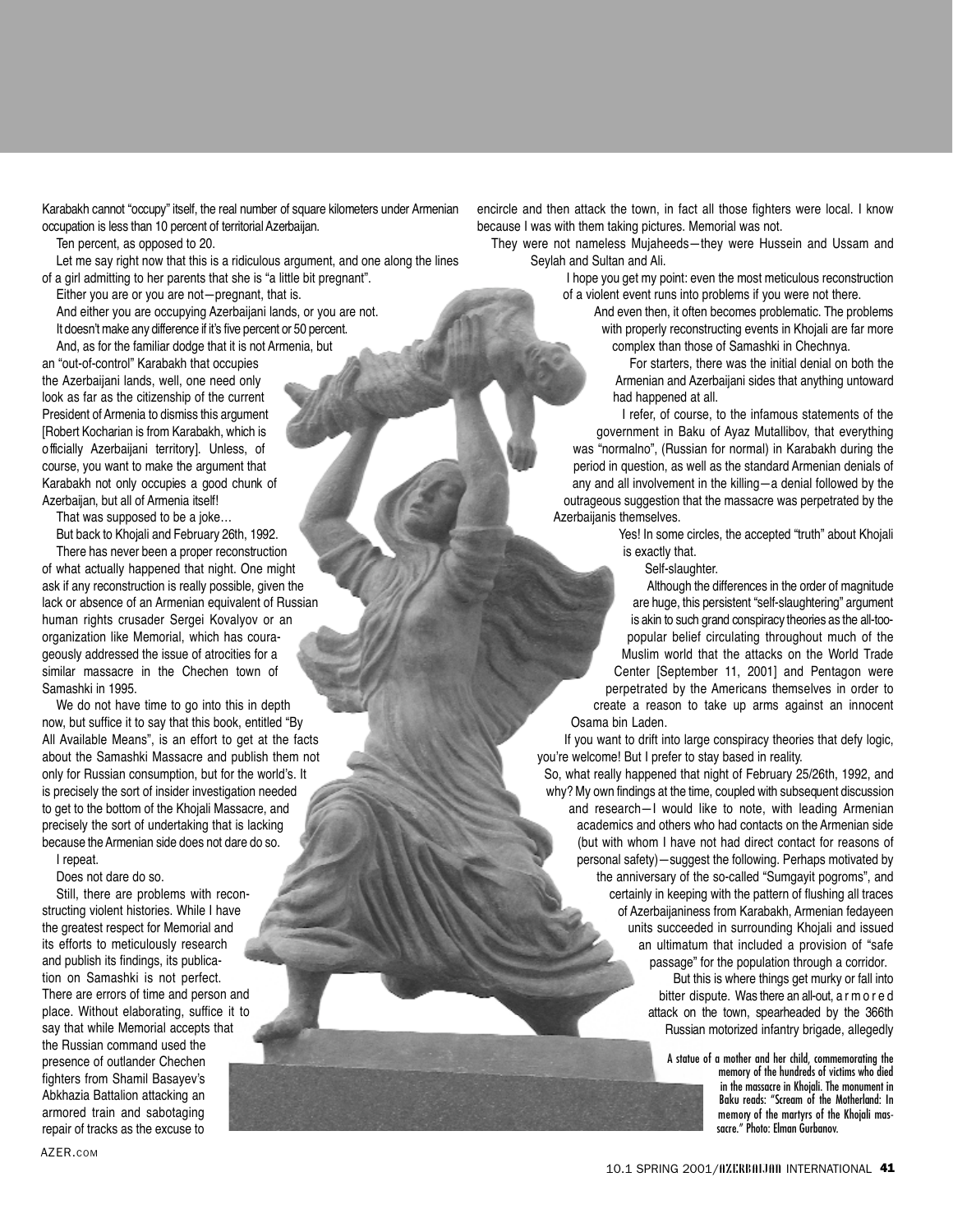in Karabakh to secure the peace? Survivors and eyewitnesses ranging from distraught civilians to several Turkmen conscripts that I interviewed in Aghdam after they deserted the 366th insist it was so. The most rational Armenian version of events, recorded by folks I trust and that does not necessarily contradict the blitz story, suggests that either prior to the evacuation, or during the course of it, shots were fired that resulted in the death of certain Armenian commanders. Their units, without a great deal of discipline in the best of times, went berserk—and the slaughter began.

The one version that can be dismissed out of hand is the so-called "self-slaughter" of Azerbaijani citizens by Azerbaijani militia forces, allegedly lurking in ambush in no-man's land in order to discredit the government in Baku and cause a revolution to unseat the Mutallibov r e q i m e . This version, so often repeated by the Armenian side to exculpate itself and throw the onus of killing hundreds of civilians by "friendly fire", is always sourced back to Ayaz Mutallibov after he was ousted from power in the Spring of 1992. But now even Mutallibov himself has repudiated this version of events. In a BBC interview last night [February 2 5, 2002], the last Communist Party boss of Soviet Azerbaijan specifically blamed the Khojali massacre on Moscow's inability to keep the peace, weirdly absolving himself by asking the rhetorical question of whether George W. Bush was responsible for the attacks on the World Trade Center and Pentagon.

I was allowed to publicly comment on Mutallibov's remarks, and so I guess he should in fairness be allowed to publicly comment on mine about his—and I am ready to respond should he chose to do so. Should he want to, my point is simply this: if there is culpability on the Azerbaijani side for failing to protect Khojali, it rests with Ayaz Mutallibov for believing too much in the power of the Center—distant Moscow—to resolve the problem. And from his pre-recorded remarks, I think we are in essential agreement.

It was his incompetence, and not some deep-dark conspiracy hatched by the Popular Front or other forces, that resulted in that night of horror. But back to Khojali.

Call it a plot, or call it denial of involvement—it ultimately makes no d i fference. Khojali established the pattern for all future disinformation from the Armenian side throughout the remainder of the Karabakh conflict.

In May, three months later, there would be the conquest of Shusha [the town most closely identified with Karabakh because of its deep Azerbaijani cultural roots]. Once again the attack came, just as it had with Khojali, during a time when high-level peace negotiations were being mediated by Iran.Azerbaijani forces were said to be "attacking" Stepanakert [the administrative center of the Nagorno-Karabakh district, which the Azerbaijanis historically refer to as Khankandi—place of the Khan].

Attacking Stepanakert?

By then, Shusha was an "enclave" within an "enclave", to use all the wrong and politically loaded expressions. And the idea of launching an "attack" at that point in the conflict was, quite frankly, insane.

But the propaganda line stuck—and the Armenian defenders were able to defend themselves very nicely—by conquering Shusha.

Next there was Lachin [a small Azerbaijani town between Karabakh and Armenia], attacked under the guise of assisting local Kurds in "revolt". Strange that the Kurds in question ended up fleeing to Baku, while the "local Kurds" encountered and interviewed by international observers were sent to the region from Yerevan and all seemed to be Yezidi Kurds, meaning that they had come from Armenia itself.

Using the Kurdish issue to confuse the international community was

an excellent stratagem and the brainchild of a senior member of Levon Ter-Petrossian's inner circle, who detailed it for me after we had learned to trust each other for the sake of piecing together a complete history. It was clever because it was built upon the familiar cliché that Azerbaijanis are "Turks" and thus hate "Kurds" and vice versa, as is believed to be the case in Turkey by many in the West.

I shall not enter that debate now, but only wish to note that whatever situation pertains between Turks and Kurds in Turkey, it was not, and is not, the situation that pertains to Kurds and all the other ethnic groups in either Soviet or post-Soviet Azerbaijan, where an entirely different ethnic policy has existed for decades. I repeat. Whatever situation exists in Turkey between Turks and Kurds, good or bad, is not what exists in Azerbaijan between Kurds and all the other ethnic groups in the country. On the most basic level, there are Kurdish newspapers and magazines and associations in Azerbaijan—and have been for years, decades. The idea that Kurds in Azerbaijan would join Armenians in a revolt against Baku is, quite frankly, nonsense—but a nonsense that much of the world apparently was willing to believe when the idea was floated at the time of the fall of Lachin, because the Armenian side was able to capitalize on world (or Western) notions of the clichéd conflict of Turk versus Kurd and Kurd versus Turk.

" Well done," I want to say—but my heart won't let me compliment the successful propagandists and destroyers of homes to that impersonal degree.

Similar to Lachin was Kalbajar, where the twin stratagem of announcing a spirited Armenian "defense" of an alleged Azerbaijani "attack" was coupled with the theme of "Kurds in revolt" with splendid results.

A confused international community blinked, Armenian forces gained a few extra days and a new flood of Azerbaijani civilians—many of them Azerbaijani Kurds, if you want to identify them as such—were flushed from their homes in an act of gratuitous ethnic cleansing and territorial aggrandizement on the Armenian side.

The Armenian side?

Oh, no, excuse me!

Merely the feisty Karabakh self-defense forces, acting out of the control of Yerevan!

And that pattern continued because it was so successful: Gubadli, Fuzuli, Jabrayil, Zangilan and then, what seems the most absurd, Aghdam. I remember it all too well.

In the internal chaos and confusion of that long, nasty summer of 1993, with Surat Husseinov marching on Baku from Ganja, and thus cutting off Aghdam from all support from Baku, the Armenian side once again announced "a major Azerbaijani offensive" coming from besieged Aghdam, and they succeeded in "defending" themselves accordingly, meaning, of course, the conquest and total destruction of Aghdam and the ethnic cleansing of another large chunk of Azerbaijan.

It was clever. It was effective. From a military standpoint, I guess, I have nothing but praise for the Armenian side for having pulled it off.

Bravo!

If my sarcasm did not read, then let me elaborate on another case of victory and denial, namely, the tragic case of the so-called "Azeri Eight".

It was a story that took me eight months to get published in the Washington Post because no one wanted to know about it. No one wanted to believe a familiar pattern about all aspects of the war in Karabakh, thanks to the effective Armenian propaganda.

Eight months. Thirty days for every victim. Eight.

The eight that I'm referring to were Azerbaijani commandos taken prisoner during the last phases of the Karabakh conflict in 1993-1994.